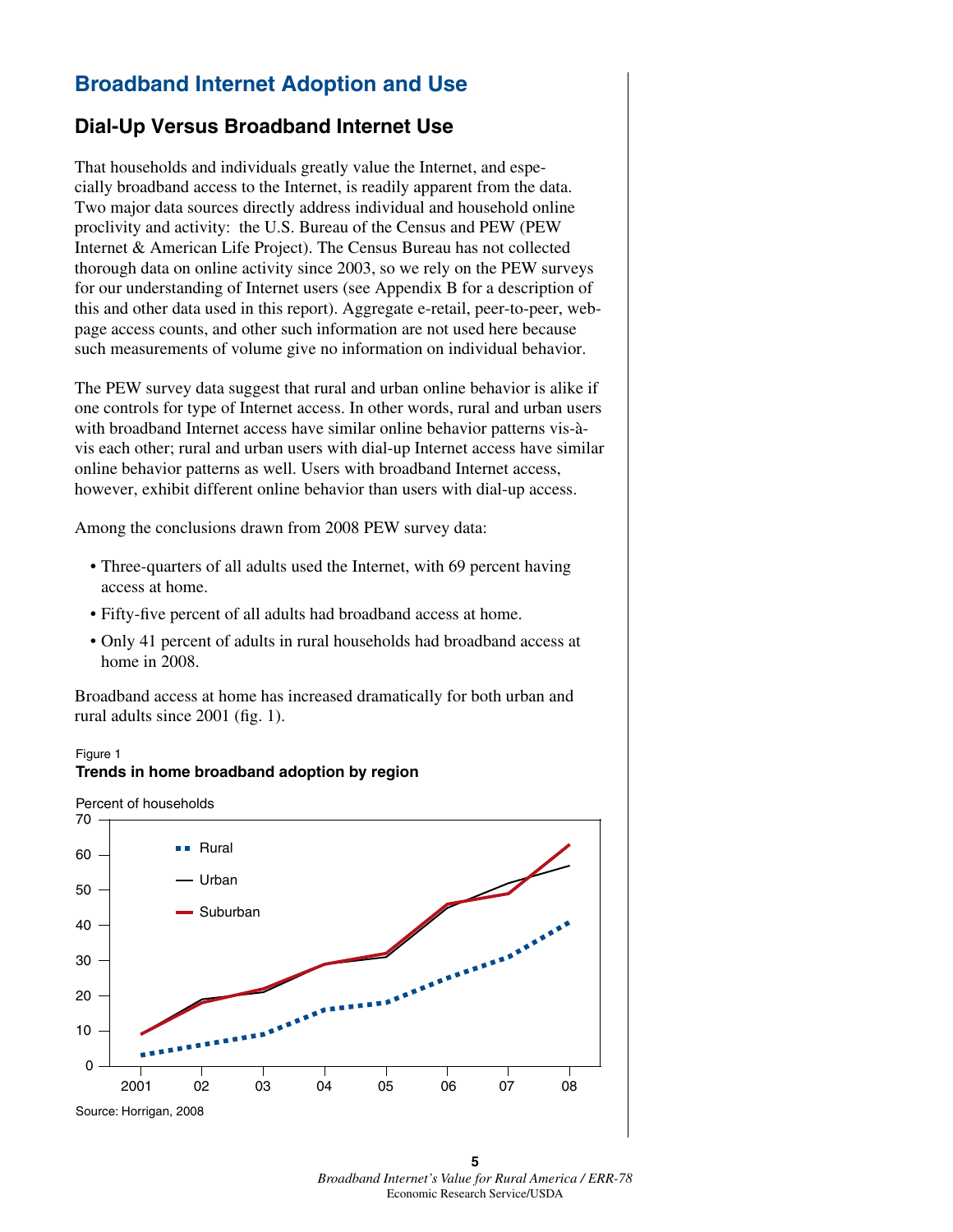The number of online activities varies between dial-up users and broadband users, but not between rural and urban broadband users (Horrigan, 2008).<sup>1</sup> Most Internet users go online everyday and most of these send e-mail or get information off the Internet (table 1). Getting information, including visiting State and local government websites, is the most common activity. Many of the activities, such as hobbies and web-surfing, are of a personal nature. Still, 23 percent of adults used the Internet daily to conduct research for their job. Broadband Internet users were more likely than dial-up users to take part in any specific online activity, such as getting news online. The more data intensive the activity, the greater the difference is between dial-up and broadband user participation.

The Internet has reduced the economic involvement of the broker and other business middlemen in the economy. More bank transactions, for example, are taking place through ATMs or online instead of via tellers. According to a PEW survey in 2005, a quarter of all U.S. adults, or 44 percent of all adult Internet users, used the Internet for online banking. On any given day, 14 percent of all U.S. adults perform some online banking activity. Broadband users are especially heavy users of online banking services—over 60 percent of urban and nearly 50 percent of rural broadband users conducted some online banking activity in 2007.

As online data intensiveness increases, broadband access becomes more of a necessity. Nearly all online activities are becoming more sophisticated, using more data intensive processes; e-mail, for example, is becoming more data intensive as people are more inclined to attach photo and video files.

<sup>1</sup>John Horrigan and a number of other researchers whose works are discussed at length in this report presented their research at the Economic Research Service's broadband workshop, September 2008. For a complete listing of participants and papers, see the workshop agenda in appendix F.

#### Table 1 **Online activities, 2008**

| Activity that has ever been done by a user                                           | All Internet<br>users | Dial-up at home | Broadband at<br>home |
|--------------------------------------------------------------------------------------|-----------------------|-----------------|----------------------|
|                                                                                      |                       | Percent         |                      |
| Use an online search engine                                                          | 89                    | 80              | 94                   |
| Check weather reports and forecasts                                                  | 80                    | 75              | 84                   |
| Get news online                                                                      | 73                    | 61              | 80                   |
| Visit a State or local government website                                            | 66                    | 55              | 72                   |
| Look online for information about the 2008 election                                  | 55                    | 37              | 62                   |
| Watch a video on a videosharing site like YouTube or GoogleVideo                     | 52                    | 29              | 60                   |
| Look online for information about a job                                              | 47                    | 36              | 50                   |
| Send instant messages                                                                | 40                    | 38              | 44                   |
| Read someone else's blog                                                             | 33                    | 15              | 40                   |
| Use a social networking site like MySpace, Facebook, or LinkedIn                     | 29                    | 21              | 33                   |
| Make a donation to charity online                                                    | 20                    | 9               | 23                   |
| Download a podcast                                                                   | 19                    | 8               | 22                   |
| Download or share files using peer-to-peer networks<br>such as BiTorrent or LiveWire | 15                    | 15              | 17                   |
| Create or work on your own blog                                                      | 12                    | 8               | 15                   |

Source: Pew Internet & American Life Project Survey, April 2008.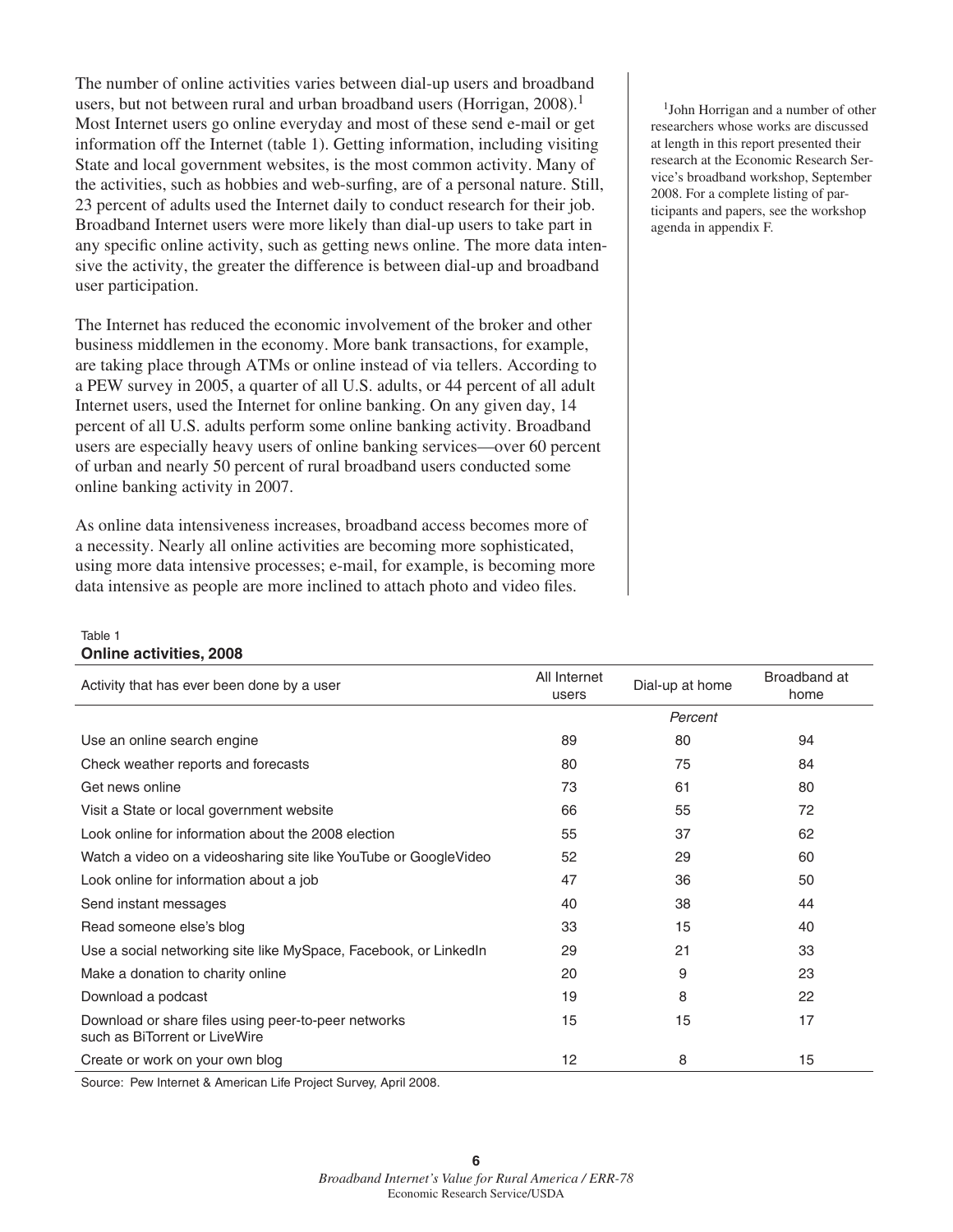Broadband access is not uniform across rural and urban America, nor is the broadband access transmission rate identical across the country. Any shortfall in rural broadband availability is an implicit loss in economic opportunity for businesses, consumers, and governments.

## **Rural Internet Use**

While the surveys conducted by PEW indicate popular online activities among adults, we turn to the Current Population Survey (CPS) to better understand who uses the Internet and where. The most recent CPS data are from a survey administered in October 2007. This large sample survey does not include any questions on what the Internet is used for or where it is accessed outside the home, but it provides a better understanding of who uses the Internet and rural-urban regional differences in household online proclivity.

Table 2 shows the share of households in which at least one person went online—no matter the technology—at home, school, work, or elsewhere in 2007. Over 71 percent of all households included one or more members that went online during the year. The CPS data suggest a variation across the country in the occurrence of going online (table 2). Households in the South were the least likely of the four Census regions to go online (see Appendix A for a description of the regions).

Nonmetro areas, in aggregate, had a lower percentage of individuals going online in 2007. While the variation in overall online use was insignificant between regions outside of the South, the same did not hold for nonmetro areas. Only in the Northeast was there not a significant dropoff in online activity going from metro to nonmetro areas.

Income differences have often been offered as a key explanation for the disparity in Internet use by households (Choudrie and Dwivedi, 2006; Flamm and Chaudhuri, 2007; Stenberg and Morehart, 2006). Lower income households clearly access the Internet less than higher income households (fig. 2). Income, of course, is not the whole story as income is highly correlated with or determined by education, age, and other factors, but household income by itself does raise an intriguing question: to what extent does use of the Internet lead to higher household income, and to what extent does higher household income lead to higher levels of Internet use?

#### Table 2

## **Households with at least one person going online at home or elsewhere, 2007**

|           | Metro | Nonmetro | Total |
|-----------|-------|----------|-------|
|           |       | Percent  |       |
| Northeast | 71.0  | 69.5     | 70.9  |
| Midwest   | 74.0  | 65.7**   | 72.1  |
| South     | 70.7  | 58.3**   | 68.3  |
| West      | 75.5  | 68.6**   | 74.9  |
| Total     | 72.6  | 63.3**   | 71.1  |
|           |       |          |       |

\*\* Metro/nonmetro difference significant at 0.01.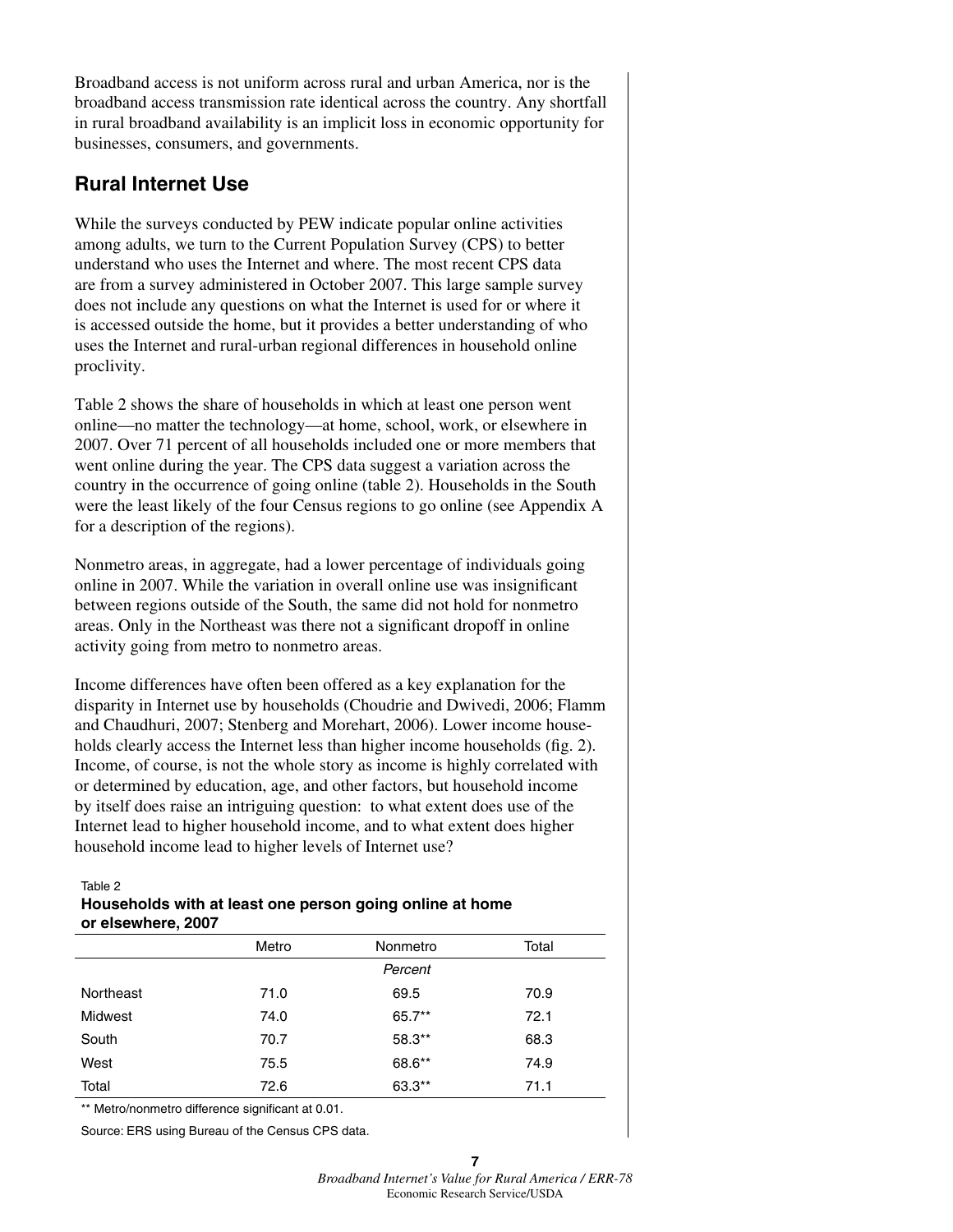Over 80 percent of households with annual incomes above \$40,000 used the Internet during 2007. The rural-urban gap in accessing the Internet—either in-home or elsewhere—is not evident between rural and urban households of the same income (fig. 2).

Sixty-two percent of all U.S. households had in-home Internet access in 2007 (table 3). The West had the highest share of households with in-home access, partially reflecting the more urbanized population distribution there. A significant dropoff in in-home Internet access is apparent between urban and rural households, especially outside the Northeast; fewer than half of rural households in the South had Internet access at home in 2007.

Income is a major factor in whether a household has in-home Internet access (fig. 3). Over 70 percent of all households with incomes above \$40,000 had in-home Internet access, and again rural-urban differences are largely nonexistent between households of the same income level. The steeper slope

## Figure 2 **Households accessing the Internet using any technology anywhere, 2007**

Household income (\$) Less than 5,000 7,500 to 12,500 to 20,000 to 30,000 to 40,000 to 60,000 to 100,000 to 9,999 Total Metro Nonmetro Percent of households 14,999 24,999 34,999 49,999 74,999 149,999 0 10 20 30 40 50 60 70 80 90 100

Source: ERS using Bureau of the Census CPS data.

Table 3

## **Households with at least one person going online at home using any technology, 2007**

|              | Metro | Nonmetro  | Total |
|--------------|-------|-----------|-------|
|              |       | Percent   |       |
| Northeast    | 64.1  | 61.0      | 63.7  |
| Midwest      | 63.1  | $53.7***$ | 60.9  |
| South        | 61.7  | 46.4**    | 58.7  |
| West         | 67.0  | 56.9**    | 66.1  |
| <b>Total</b> | 63.7  | $51.9**$  | 61.8  |
| .            |       |           |       |

\*\* Metro/nonmetro difference significant at 0.01.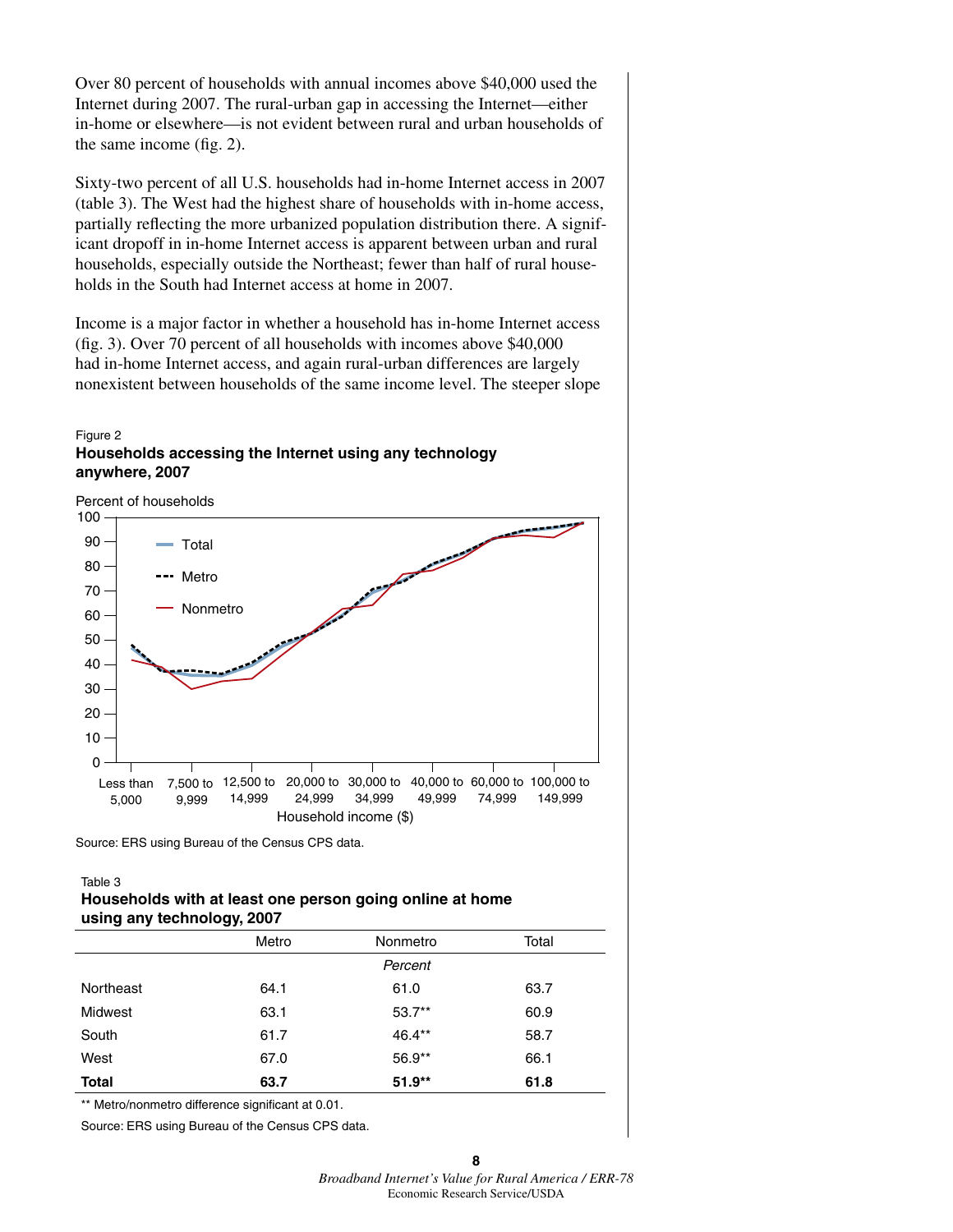for in-home access rates versus going online anywhere suggests that affordability may be a factor in Internet access at home.

Most households with in-home Internet access have broadband connections (table 4). This rate varies little across regions for urban households. The same cannot be said for rural households. A marked difference in broadband access exists between urban and rural residents, even in the Northeast. Only 70 percent of rural households with in-home Internet access had broadband access in 2007, versus 84 percent of urban households. The data suggest that broadband availability is an issue for rural areas across the country.

The rural-urban dichotomy in broadband access becomes even more apparent when household income is taken into account (fig. 4). Income appears to be a minor factor in opting for broadband over dial-up for an in-house Internet connection. Generally, over 70 percent of Internet users, regardless of income, choose to pay for broadband (fig. 4). Thus, the gap between rural and urban household use of broadband suggests that the availability of broadband services is more of a challenge for rural than urban households (unless there is some systemic difference between rural and urban house-

### Figure 3 **Home internet access by income, 2007**

Percent of all households



Source: ERS analysis of Bureau of the Census CPS data.

#### Table 4 **Share of online households with broadband access, 2007**

|              |       | $\overline{\phantom{a}}$     |       |
|--------------|-------|------------------------------|-------|
|              | Metro | Nonmetro                     | Total |
|              |       | Percent of online households |       |
| Northeast    | 87.3  | 68.8**                       | 85.4  |
| Midwest      | 82.9  | 70.6**                       | 80.4  |
| South        | 83.0  | $67.3***$                    | 80.5  |
| West         | 85.3  | $75.2***$                    | 84.4  |
| <b>Total</b> | 84.4  | 69.7**                       | 82.3  |
|              |       |                              |       |

\*\* Metro/nonmetro difference significant at 0.01.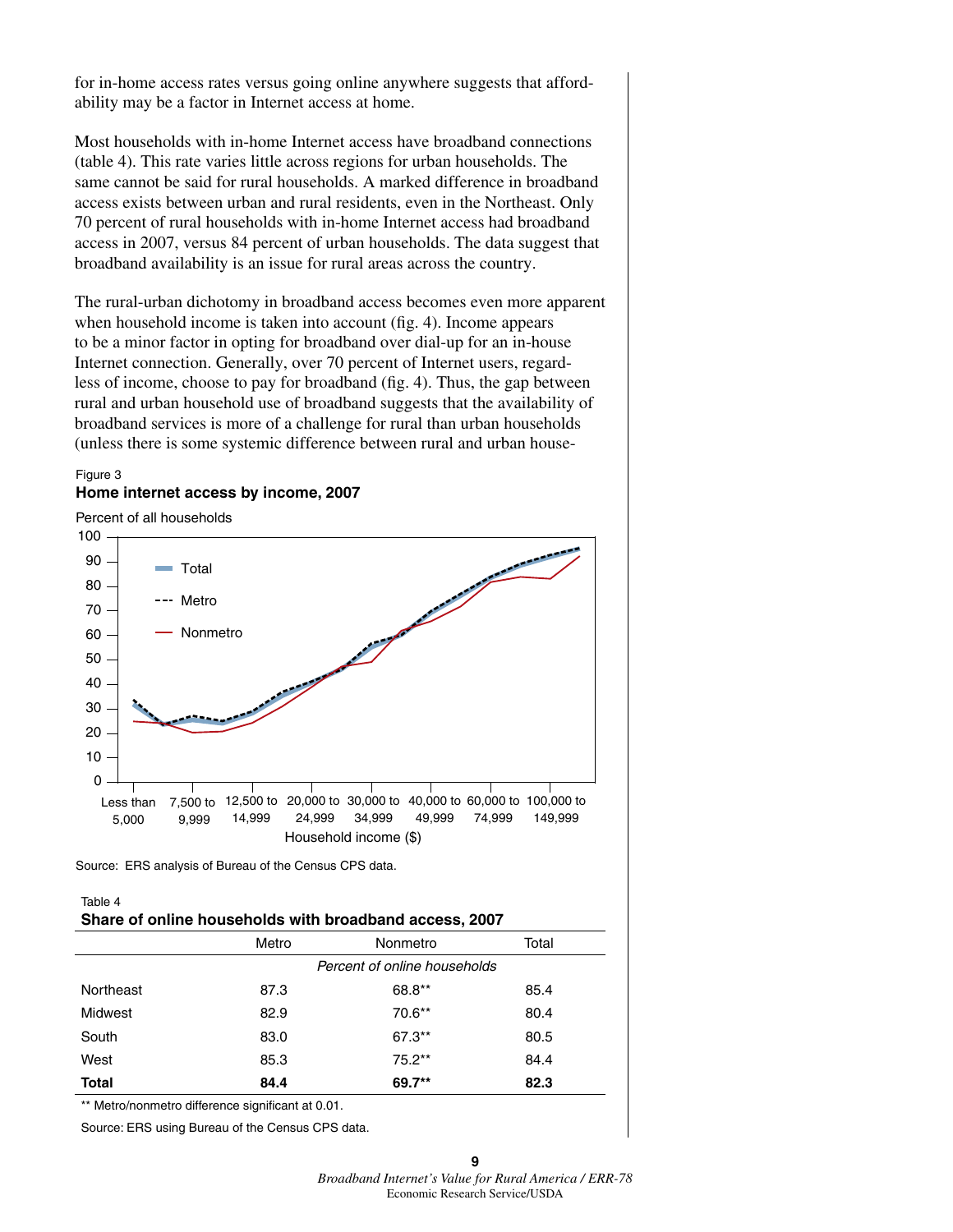## Figure 4 **Households with broadband access by income, 2007**

Percent of online households





holds that otherwise could explain the gap). Systemic household differences, if they exist, would have to explain why rural households are as likely as urban households to use the Internet but do not opt for broadband when they already use the Internet at home.

## *Further Factors in Rural Broadband Use*

The presence of children in the household is a contributing factor in a household's having in-home Internet access (Stenberg and Morehart, 2006; Choudrie and Dwivedi, 2006). One way in which in-home Internet access may improve household well-being is through educational programs. The Internet has increased course offerings for students in primary, secondary, postsecondary, and continuing education programs, especially those attending small, isolated rural primary and secondary schools. The Internet has also improved interaction among students, parents, teachers, and school administrators in primary and secondary education. This is especially significant as studies have shown the importance of parental involvement in their children's education (Moore, 2007; Poley, 2008). As a result, education programs drive household demand for in-home Internet access. Analysis of the CPS data shows households with children have higher rates of in-home Internet access and households with teenage children are the most likely to have it (table 5).

Rural households, however, have uniformly less access to in-home Internet than urban households across all household composition types. Inasmuch as distance education is beneficial to economic well-being, continuation of this rural-urban dichotomy could put rural households at a disadvantage.

Once a household has in-home Internet access, the upgrade to broadband is seemingly not affected by household composition (table 6). The rural-urban gap, however, is more extreme and broadband's role in distance education would seem to put rural households at a further disadvantage.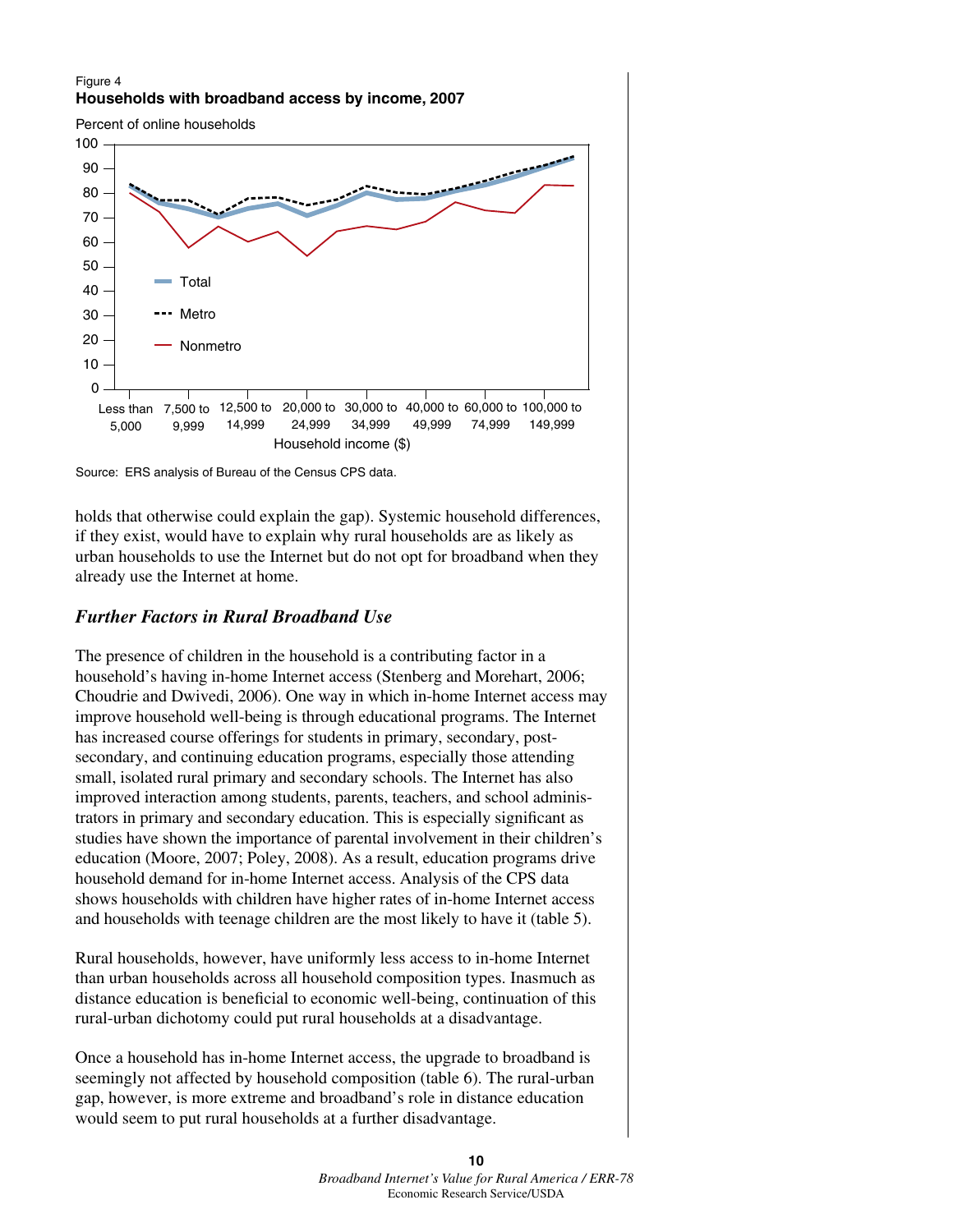| Table 5                                                             |  |
|---------------------------------------------------------------------|--|
| All types of Internet access at home by household composition, 2007 |  |

|                                                | Metro                 | Nonmetro | Total |
|------------------------------------------------|-----------------------|----------|-------|
|                                                | Percent of households |          |       |
| Not a parent                                   | 65.0                  | $53.4**$ | 63.3  |
| No children under 18 years of age              | 69.7                  | $59.4**$ | 67.7  |
| Only children less than 6                      | 70.8                  | $55.1**$ | 68.7  |
| At least one child 6-13 and none older than 13 | 72.8                  | $65.4*$  | 71.7  |
| At least one child older than 13               | 81.4                  | 76.5**   | 80.6  |
| Total                                          | 68.5                  | $58.1**$ | 66.8  |

\*\* Metro/nonmetro difference significant at 0.01; \* difference significant at 0.05.

Source: ERS using Bureau of the Census CPS data.

## Table 6 **Broadband in homes with Internet access by household composition, 2007**

|                                                | Metro                        | Nonmetro  | Total |
|------------------------------------------------|------------------------------|-----------|-------|
|                                                | Percent of online households |           |       |
| Not a parent                                   | 85.7                         | $71.4**$  | 83.9  |
| No children under 18 years of age              | 82.3                         | 66.9**    | 79.7  |
| Only children less than 6                      | 90.5                         | 78.4**    | 89.1  |
| At least one child 6-13 and none older than 13 | 87.3                         | $71.8**$  | 85.2  |
| At least one child older than 13               | 85.4                         | $71.8***$ | 83.3  |
| Total                                          | 85.2                         | 70.3**    | 83.1  |

\*\* Metro/nonmetro difference significant at 0.01.

Source: ERS using Bureau of the Census CPS data.

In a recessionary economy a number of Internet activities—including job searches and home businesses—may become more critical for households. The 2007 CPS data give some information on both activities.

Unemployed adults, while less frequent users of the Internet than employed persons, still had high "anywhere" access rates (table 7). People not in the labor force due to retirement or disability had the lowest rate of online activity. Unemployed individuals looking for work were more likely to use the Internet than other people not employed. Rural people in the labor force had a lower access rate than urban people.

The picture changes for home Internet access, where affordability likely becomes an issue for unemployed or disabled/retired persons (table 8). The dropoff in use for these groups holds for both rural and urban residents. These individuals likely go online at such locations as libraries and schools when in-home access becomes unaffordable.

A broadband connection is again the choice for most homes with in-home Internet access across all labor force categories (table 9). Regardless of labor force status, whether the household is in an urban or rural location, if a household has in-home Internet access, the household will most likely have a broadband connection.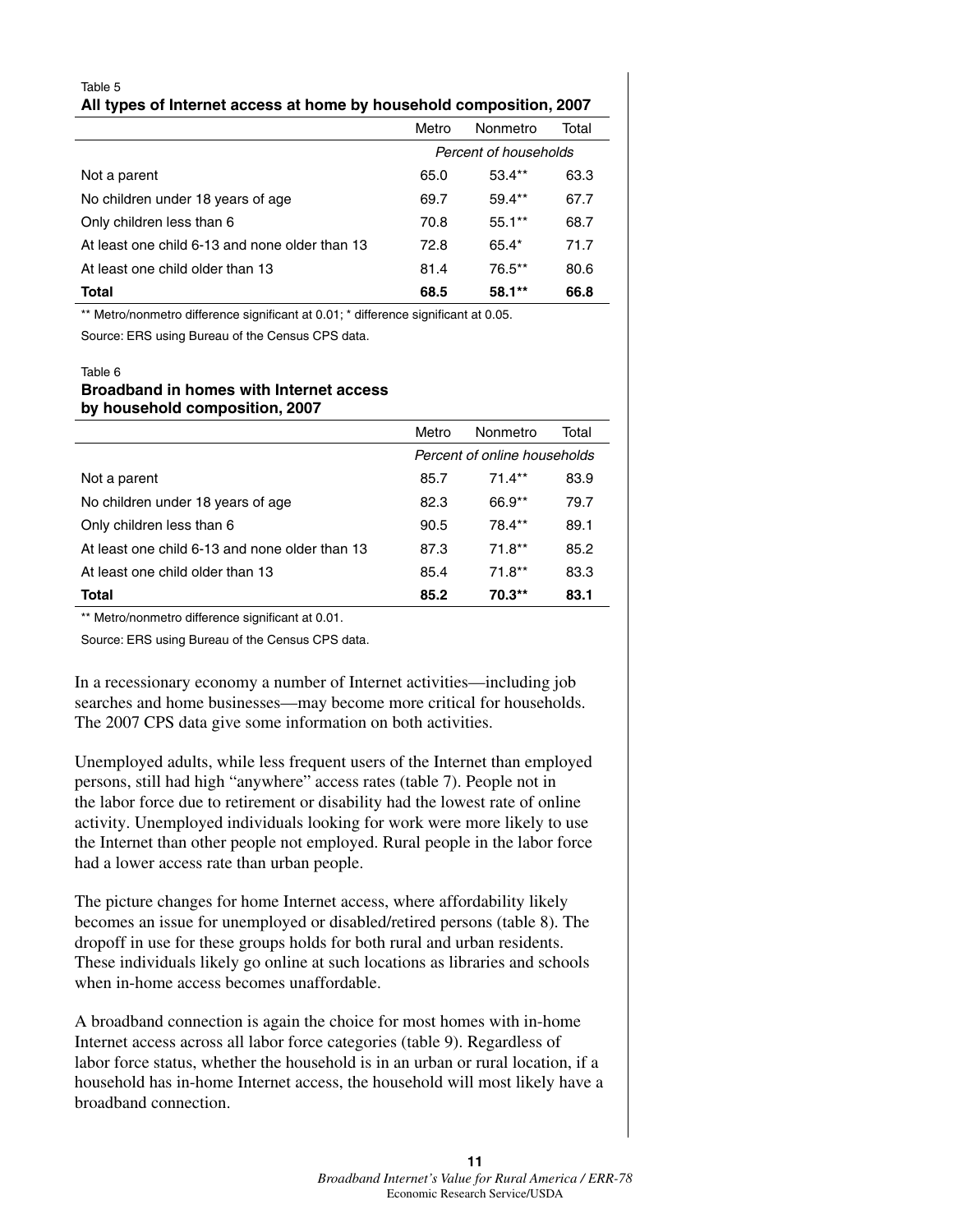## Table 7 **Online activity using any access technology by labor force status, 2007**

|                                    | Metro                                  | <b>Nonmetro</b> | Total |  |
|------------------------------------|----------------------------------------|-----------------|-------|--|
|                                    | Percent within labor<br>force category |                 |       |  |
| Employed—At work                   | 83.7                                   | 78.6**          | 82.9  |  |
| Employed—Absent (on day of survey) | 85.9                                   | 79.4**          | 84.8  |  |
| Unemployed-On layoff               | 72.8                                   | $62.3**$        | 70.6  |  |
| Unemployed-Looking                 | 77.7                                   | $72.8*$         | 76.9  |  |
| Retired-Not in labor force         | 52.6                                   | $43.7**$        | 50.9  |  |
| Disabled—Not in labor force        | 47.1                                   | $43.2*$         | 46.1  |  |
| Total of all adults                | 77.2                                   | 70.6**          | 76.1  |  |

\*\* Metro/nonmetro difference significant at 0.01; \* difference significant at 0.05.

Source: ERS using Bureau of the Census CPS data.

### Table 8

## **Home Internet access using any technology by labor force status, 2007**

|                                    | Metro                                  | <b>Nonmetro</b> | Total |  |
|------------------------------------|----------------------------------------|-----------------|-------|--|
|                                    | Percent within labor<br>force category |                 |       |  |
| Employed—At work                   | 74.8                                   | $65.0**$        | 73.3  |  |
| Employed—Absent (on day of survey) | 75.0                                   | $65.2**$        | 73.5  |  |
| Unemployed-On layoff               | 60.3                                   | $49.6**$        | 58.1  |  |
| Unemployed-Looking                 | 63.8                                   | $51.4**$        | 62.0  |  |
| Retired-Not in labor force         | 48.8                                   | $41.3*$         | 47.4  |  |
| Disabled-Not in labor force        | 39.6                                   | $34.9*$         | 38.4  |  |
| <b>Total of all adults</b>         | 68.5                                   | $58.1**$        | 66.9  |  |

\*\* Metro/nonmetro difference significant at 0.01; \* difference significant at 0.05.

Source: ERS using Bureau of the Census CPS data.

## Table 9 **Broadband in homes with Internet access by labor force status, 2007**

|                                    | Metro                                  | <b>Nonmetro</b> | Total |  |
|------------------------------------|----------------------------------------|-----------------|-------|--|
|                                    | Percent within labor<br>force category |                 |       |  |
| Employed—At work                   | 86.6                                   | $72.1**$        | 84.6  |  |
| Employed-Absent (on day of survey) | 87.3                                   | $75.5**$        | 85.6  |  |
| Unemployed-On layoff               | 75.7                                   | $54.2**$        | 72.0  |  |
| Unemployed-Looking                 | 83.7                                   | $72.0**$        | 82.1  |  |
| Retired—Not in labor force         | 75.0                                   | $59.0**$        | 72.3  |  |
| Disabled-Not in labor force        | 75.0                                   | $63.2**$        | 72.4  |  |
| <b>Total of all adults</b>         | 85.2                                   | $70.2**$        | 83.1  |  |

\*\* Metro/nonmetro difference significant at 0.01.